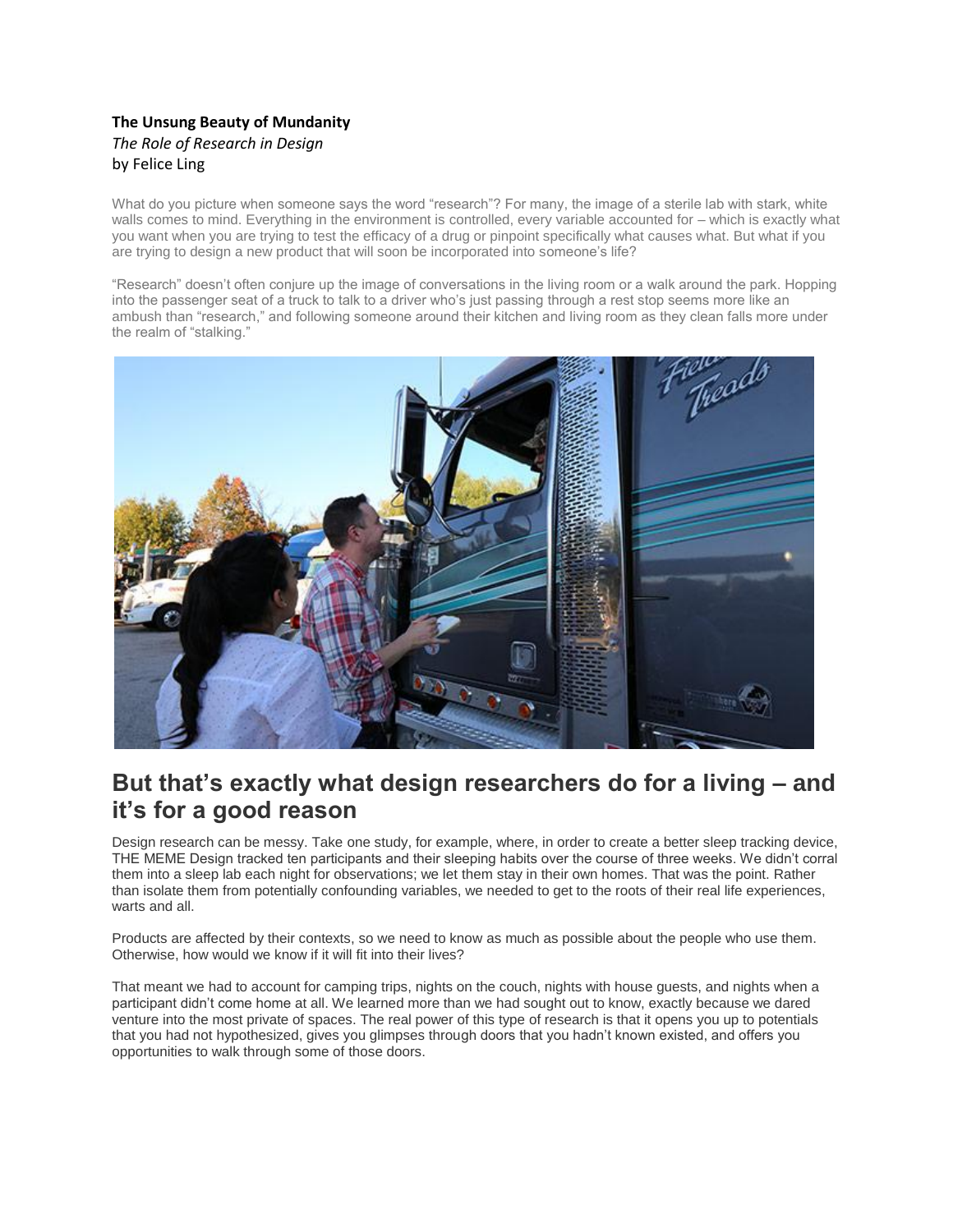

## **That's why research isn't just "talking to people."**

It's much deeper than that. And when research is discounted as a casual kind of conversation and subsequently skimped on, the resulting design recommendations just aren't as powerful. While a superficial conversation most definitely can lead to some helpful information, those findings pale in comparison to the kind of insights that emerges from thorough research – insights that can tweak a product or utterly transform it into something that is not merely useful but absolutely integral to a person's lifestyle. This kind of research we do is in no way easy; it requires a particular sort of researcher to do it.

Design researchers are designers and social scientists – psychologists, anthropologists, and sociologists – who are regularly immersed in the uncertain, shaky ground of real human lives and challenged to make sense of them. Where many would be lost or overwhelmed, this kind of researcher thrives on ambiguity. But remember: we aren't just researchers. We are design researchers. We can't just mosey about, lost in the quagmire of research data forever. Our research is applied and that means that we have to take what we learn and siphon these resulting insights into clear recommendations for the design of whatever it is that we're working on. When we do that, when people are willing to invest time and effort into good design research, we create products that truly make people's lives better.